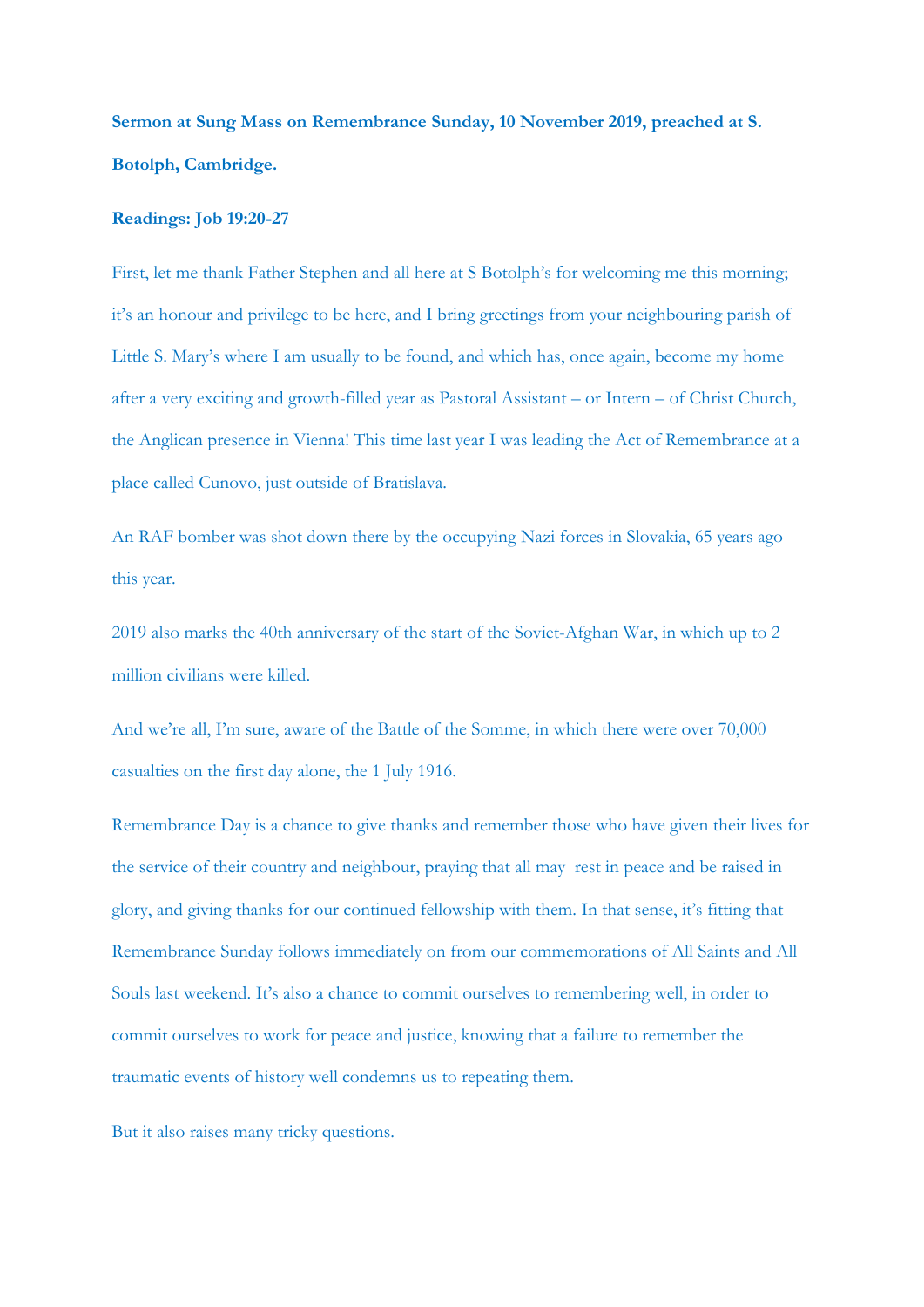As well as showcasing heroic acts of bravery and valour, the embodiment of Jesus' words in the Gospel reading this morning, that 'greater love hath no man than to lay down his life for his friends,' war can bring out the worst of the human suffering, and its atrocities the worst of the human condition.

In light of this, it seems sensible to ask:

Why are there so many wars? Why does God allow nation to rise up against nation? Why does God allow so many lives to be lost, and so many families and livelihoods to be torn apart by conflicts in so many parts of the world? Why is man so intent on causing brutality and destruction?

These are all valid questions. Awkward questions to which there is no easy answer. But we are called, as is Job throughout the book bearing his name, to recognise and trust that even when we cannot comprehend or make sense of what goes on around us, our God is sovereign. We are called this as every Remembrance Sunday to affirm our trust in Him and His purposes for the world.

The first thing to say is that the Bible does not shy away from human suffering. For all those who have lost, and continue to lose their children in armed conflict, the image of Our Lady standing weeping at the foot of the Cross is a sure comfort. For all who have been forced to flee and become refugees as a result of war, then it could be the image of the Holy Family, Mother Mary and Joseph her spouse, taking their son into exile in Egypt for safe-keeping. Because our faith is incarnational, rooted in the Word made Flesh, it is not abstract but has the power to speak into whatever situation we find ourselves. We are called to trust in the face of despair and conflict, because we have a God who was Himself not immune to suffering at the hands of the human obsession with creating division.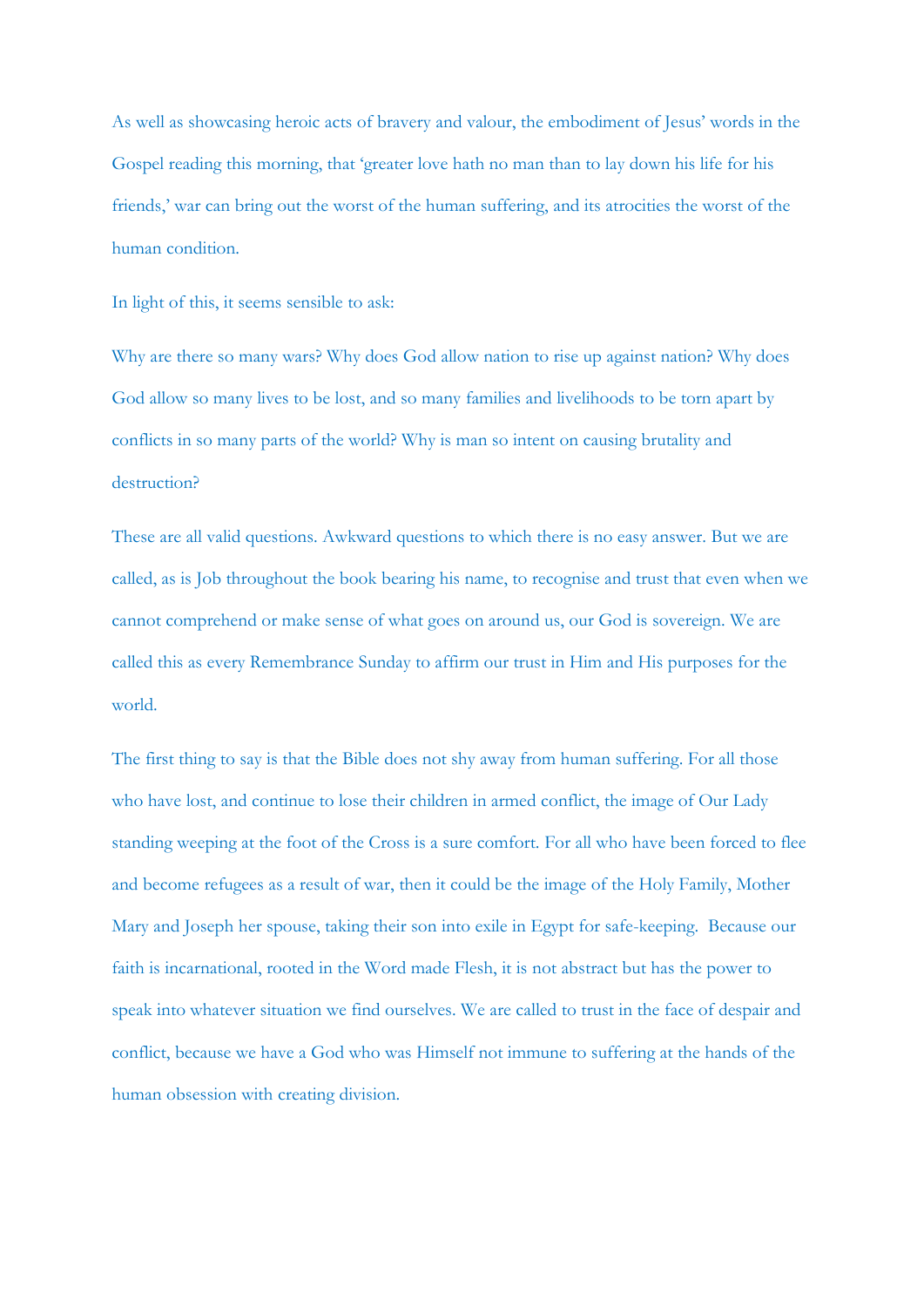Job had experienced the very worst, the very messiest of human suffering: he had lost everything he held dear. His family, his offspring, his possessions, his health, his livelihood have all vanished before him. And in chapter 19, just before this morning's passage, it seems he has lost his friends too. Whether we call it being Job's comforters, as the idiom goes, or rubbing salt in his wounds, they offer some of the most offensive words in Scripture. How long will you torment me and crush me with your words, asks Job in despair.

Over the course of the book, and indeed to my mind beginning in this chapter, Job comes to recognise that the only satisfactory response to suffering and uncertainty is to trust in what is certain.

Yes, he continues to protest his innocence and lament the unfairness of the whole situation, but nonetheless he trusts that suffering, pain, and despair will not have the last word, that even after his skin has perished, he will be given a new flesh and will, one day, see everything clearly. Job is confident that the final enemy of death that has so very much plagued him and his family – as it did many families during the First, Second and other world wars, will be defeated.

"I know that my redeemer liveth", says Job. Apologies for making you have Handel's *Messiah*  stuck in your heads for the rest of the day – sorry but not sorry, as the saying goes!

These aren't empty, sentimental words but a declaration of faith in the midst of this suffering.

It's an utterance of trust, of confidence that he will be vindicated and redeemed, of dependence, of surrender to God's will and sovereignty. Job, in the midst, of his suffering, knows that the day will come when he will be in another country, all whose ways are righteousness, gentleness, and peace, where tears, pain, and crying will be no more.

The Hebrew word *goél* used here is a complicated technical word. It means both redeemer and vindicator. It has legal connotations. Theologians debate which of the two intended meanings is Job's. He is both convinced that he is innocent and wants to be vindicated, but all the more so is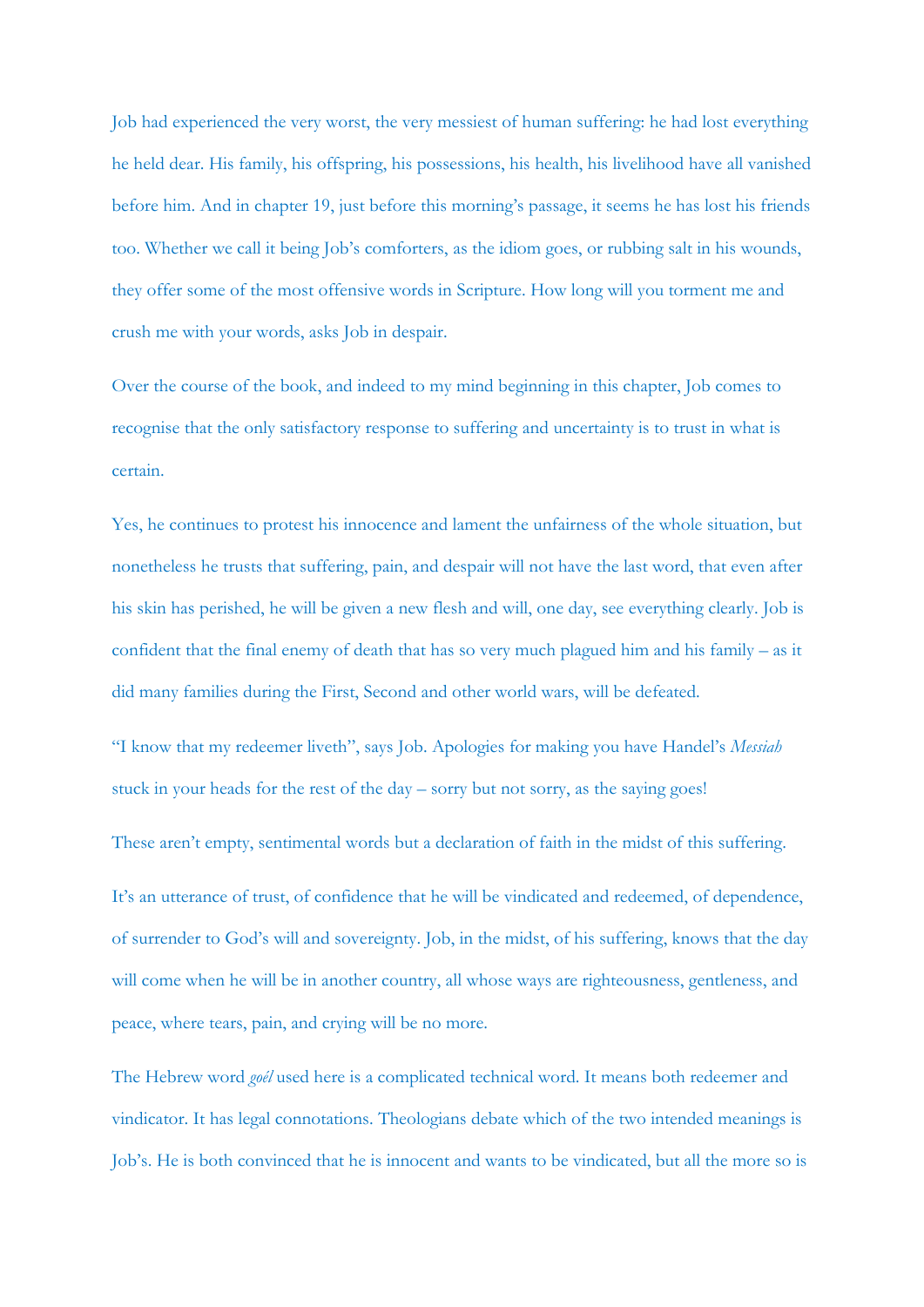Job, in his affliction, sure of his need for a redeemer. Human inability to live at peace with one another, the greed and envy that so often causes wars illustrate why we too, we all, are in need of a redeemer. We can all fall short of the lofty standards of living at peace with one another, of loving all regardless of creed and race. It's easy to separate ourselves from Job in this era of individualism, and think that we don't need a Redeemer – that we are basically good and can look after ourselves – but how wrong that is! The continued lack of peace in the world is testament to the fact to have a living redeemer is as Good News to us in the 21<sup>st</sup> century as it was to Job in the  $6<sup>th</sup>$  century BC.

These questions with which I opened are tricky. We, with Job, don't have any perfect justifications for the suffering and conflict and affliction that has been – and indeed continues to be a reality for so many in war-torn areas of the world. We don't have all the answers. As God will go on to tell Job some 20 chapters later:

"Who is this that darkenest counsel by words without knowledge, where wast thou when I laid the foundations of the earth? Declare if thou hast understanding." Or as a more modern translation puts it, who obscures my plans by words without knowledge?

We could try to philosophise on the problem of evil, we could try to find answers to the great questions of why there is so much suffering in the world, so much war and so much violence, but perhaps we too would only be darkening counsel by words without knowledge. Or we too could surrender ourselves to the changeless, timeless and perfect ways of our sovereign God and have faith in His purposes for the world

And that is what we do in the Holy Mass.

In this Most Holy Sacrament of the Altar that we shall celebrate together shortly, we find our *ark from the ocean's roar*, in the words of that great Eucharistic hymn, that is the presence of Our Lord and Saviour Jesus Christ who is the same yesterday, today, and tomorrow. He is both a